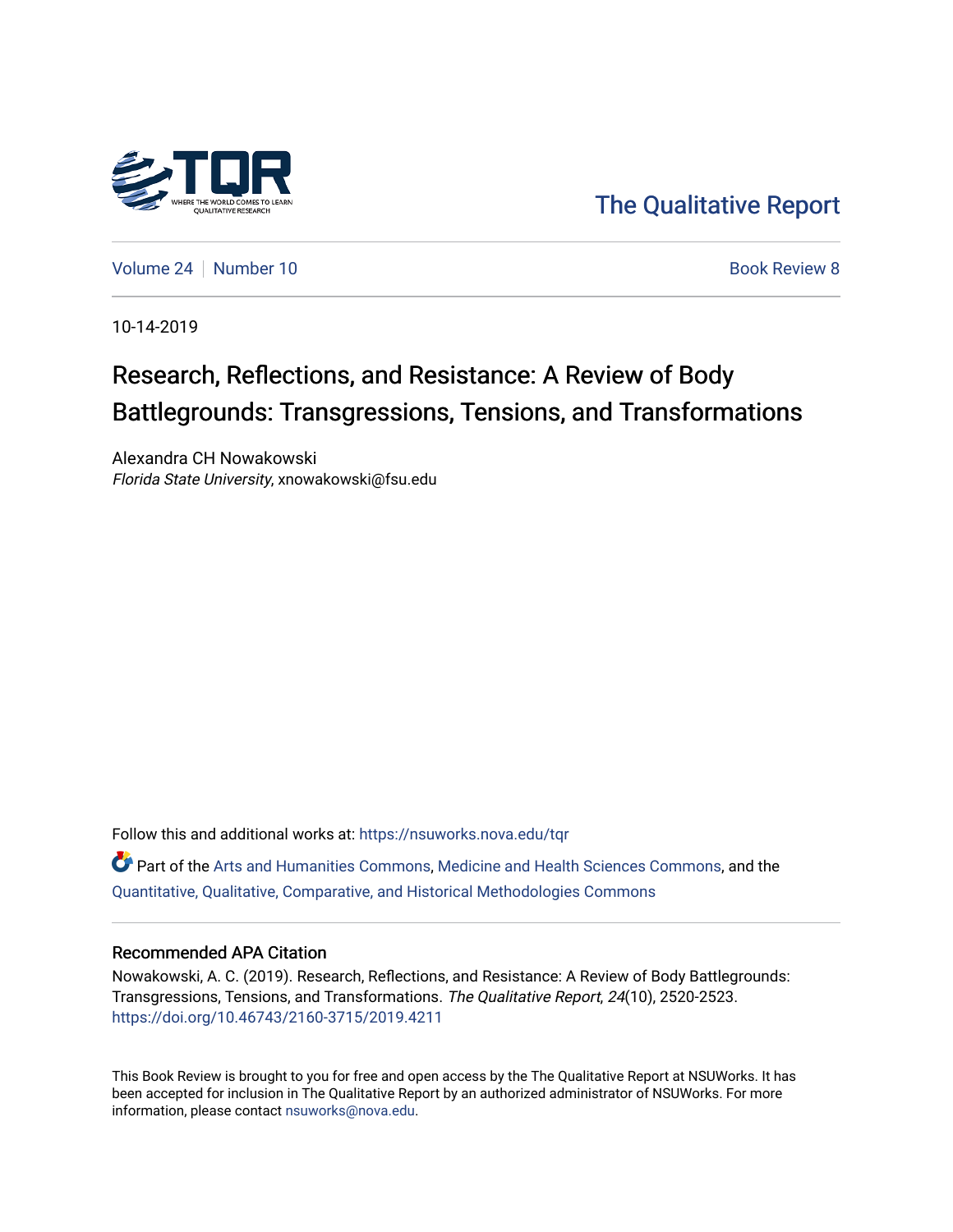# **Qualitative Research Graduate Certificate** Indulge in Culture Exclusively Online . 18 Credits **LEARN MORE**

### Research, Reflections, and Resistance: A Review of Body Battlegrounds: Transgressions, Tensions, and Transformations

#### Abstract

Body Battlegrounds: Transgressions, Tensions, and Transformations offers a superb learning resource for exploring the body in social, emotional, cultural, and political contexts across many different career stages and disciplines. Edited by seasoned embodiment scholars Dr. Chris Bobel and Dr. Samantha Kwan, this new collection brings together 13 research reflections and 16 personal essays on different aspects of embodied resistance. It offers an expansive view of intersecting forms of body marginalization and ways to center these experiences in seeking embodiment justice. It also makes a superb resource for orienting learners at all career stages to embodied resistance and its crucial role in contemporary society. Body Battlegrounds is particularly useful for qualitative pedagogy because it presents diverse applications of qualitative methods in discovering patterns of embodied resistance.

#### Keywords

Body Battlegrounds, Embodied Resistance, Body Marginalization, Embodiment Justice, Qualitative Pedagogy

#### Creative Commons License



This work is licensed under a [Creative Commons Attribution-Noncommercial-Share Alike 4.0 International](https://creativecommons.org/licenses/by-nc-sa/4.0/)  [License](https://creativecommons.org/licenses/by-nc-sa/4.0/).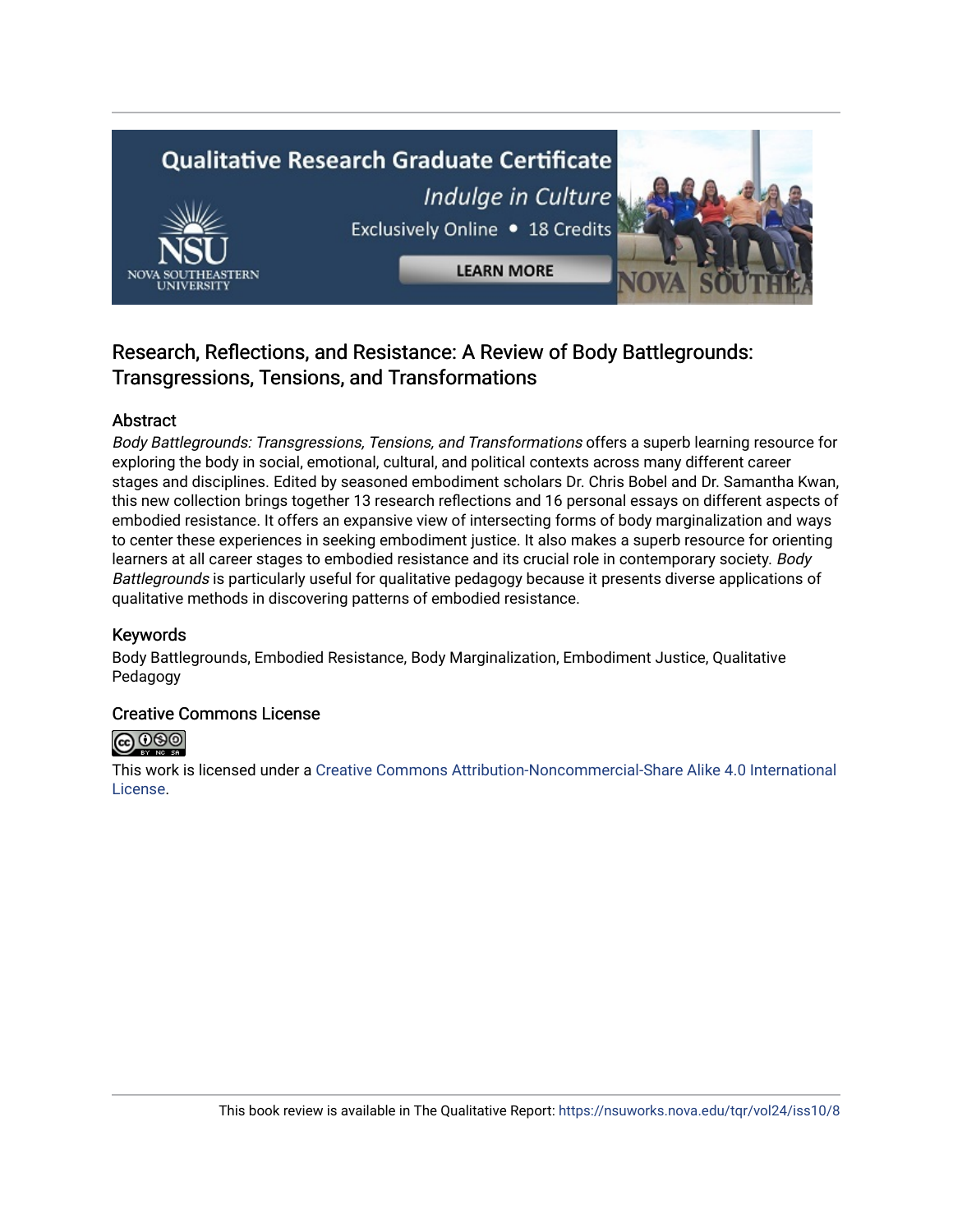

## **Research, Reflections, and Resistance: A Review of** *Body Battlegrounds: Transgressions, Tensions, and Transformations*

Alexandra "Xan" C.H. Nowakowski Florida State University College of Medicine, Tallahassee, Florida, USA

*Body Battlegrounds: Transgressions, Tensions, and Transformations offers a superb learning resource for exploring the body in social, emotional, cultural, and political contexts across many different career stages and disciplines. Edited by seasoned embodiment scholars Dr. Chris Bobel and Dr. Samantha Kwan, this new collection brings together 13 research reflections and 16 personal essays on different aspects of embodied resistance. It offers an expansive view of intersecting forms of body marginalization and ways to center these experiences in seeking embodiment justice. It also makes a superb resource for orienting learners at all career stages to embodied resistance and its crucial role in contemporary society. Body Battlegrounds is particularly useful for qualitative pedagogy because it presents diverse applications of qualitative methods in discovering patterns of embodied resistance. Keywords: Body Battlegrounds, Embodied Resistance, Body Marginalization, Embodiment Justice, Qualitative Pedagogy*

In this age of marginalized people's bodies coming explicitly under attack in the United States and elsewhere around the world, scholarship on embodied resistance continues to demonstrate both tremendous relevance and dire importance. *Body Battlegrounds: Transgressions, Tensions, and Transformations* (Bobel & Kwan, 2019) joins the call for inclusion and affirmation of diverse bodies and the people who occupy them. Edited by seasoned embodiment scholars Dr. Chris Bobel and Dr. Samantha Kwan, this new collection brings together 13 research reflections and 16 personal essays on different aspects of embodied resistance. It offers an expansive view of intersecting forms of body marginalization and ways to center these experiencesin seeking embodiment justice. It also makes for compelling reading on an emotional and social level, pulling absolutely no punches in the raw candor of what its chapter authors share. The pathos of the narratives in this volume make it a superb resource for orienting learners at all career stages to embodied resistance and its crucial role in contemporary society.

*Body Battlegrounds* begins with a brief editorial introduction to embodied resistance concepts—their historical context, present dynamics, and growth potential. Bobel and Kwan then organize chapters from contributing authors into four content sections. Part I centers "Going Natural" as its core theme. These chapters explore notions of the body at baseline and the ways people change their bodies, and how others may respond to these changes for better or worse. Part II centers "Representing Resistance" as its core theme. These chapters explore acts of abstract and concrete embodied resistance, and how they become visible in public consciousness through various routes. Part III centers "Creating Community, Disrupting Assumptions" as its core theme. These chapters explore dynamics of group identity, and how these alignments may be misunderstood and stigmatized in society. Part IV centers "Transforming Institutions and Ideologies" as its core theme. These chapters explore elements of resistance that go beyond individual and group interactions, and directly target institutional and systems level change. Across each section, *Body Battlegrounds* aims to stimulate critical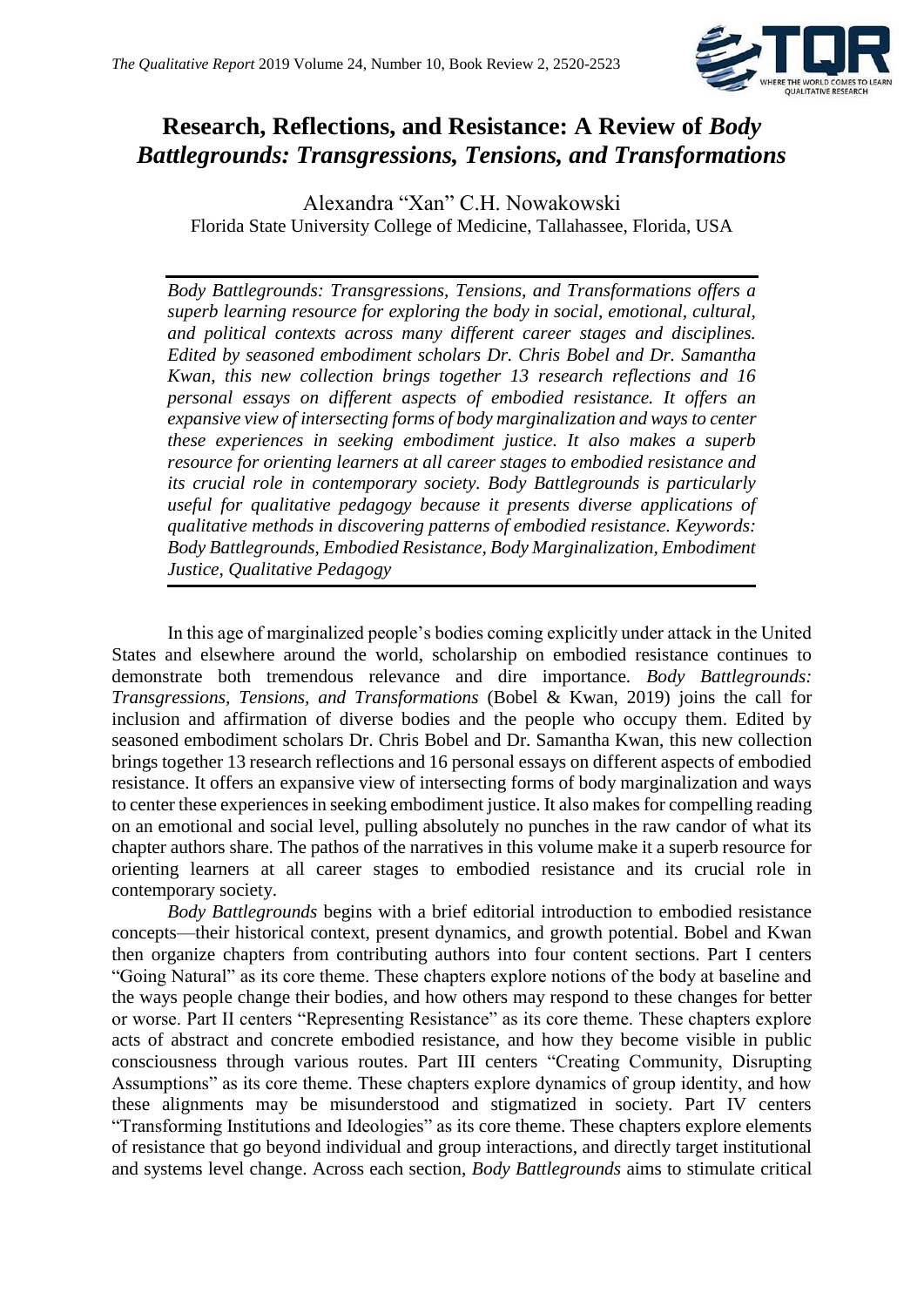engagement of readers' own experiences in learning from and responding to the content. The book then concludes with a poem summarizing many of its core themes through a lens of political empowerment.

Each of the research articles and narrative reflections in the book offers a compelling read that inspires critical thinking about embodied resistance in the learner's own life. *Body Battlegrounds* seems particularly useful as a tool for qualitative pedagogy and inquiry for several reasons. First, the text centers in glorious detail how the same person can harbor myriad identities within themselves without one coming at the expense of another. Contributing authors excel in their attention to intersectionality and nuance, avoiding reductionist identity politics in favor of painting subtle portraits of embodied experience. Second, the text embraces the idea that bodies are dynamic rather than static. Contributing authors offer insight into how changes in embodiment can themselves be transgressive, and how accepting those changes can itself become a form of resistance. Third, the text illuminates processes of exploration and the freedom people find within. Contributing authors center life as a process of becoming, and the discovery of new facets of the self as radical action. As a whole, *Body Battlegrounds* captures diverse applications of qualitative methods in discovering patterns of embodied resistance. Contributing authors engage their own experiences and standpoints in a variety of ways, showcasing the vast terrain of impactful qualitative inquiry on these topics. I offer some specific examples below.

Each of the chapters in *Body Battlegrounds* shows the multifaceted nature of identity. Mark Broomfield's "Doing Out" essay addresses negotiating gender norms in the Bronx. It explores nonbinary identity and multiethnic background, as well as a sense of being restricted by gendered social interpretations of individual behavior. The research article "Big Gay Men's Performative Protest against Body Shaming" by Jason Whitesel also illuminates nuances of intersecting identity as participants attempt to negotiate contested masculinity in the gay community. It explores the idea of "Girth and Mirth" as a means of both embracing fatness and refusing to be defined exclusively by it. "What's Love Got to Do with It" by Sheila M. Katz offers a scholarly perspective on embodied activism among domestic violence survivors receiving welfare support. This research article elegantly amplifies voices from women pushing back against notions of what poor people and their bodies should look like and highlights the diversity of people living at the intersection of poverty and abuse. Sarah Rehman's "Showing Our Muslim" likewise highlights a diverse population of marginalized women. She explores the complexities of *hijabi* identity before and after the 9/11 terrorist attacks in the United States. Another narrative reflection by Faith Baum and Lori Petchers, "Old Bags Take a Stand," also engages head coverings as a window into feminine embodiment. The authors describe an art project exploring older women's feelings about their bodies and rejecting the notion of age as erasure of other aspects of identity. Finally, Ryan Ambuter's "Showing Up as Myself" reflects on presenting authentic selfhood in gendered context. The author shares stories of engaging with students before and after top surgery, and the journey to sharing a coherent nonbinary self with the world. In different ways, these stories show how the intersections of who we are cannot be neatly described, and how in experiencing change we often illustrate our wholeness.

Chapters in the *Body Battlegrounds* collection also demonstrate the dynamic nature of bodies across time and context. "Sitting and Resisting" by Margaret Stran reflects on embracing wheelchair use as a new authentic embodiment state. The author rejects notions of being diminished by having a severed spinal cord and explores the unique possibilities of a chair as an extension of embodied self. Anthony Ryan Hatch's "Against Diabetic Numerology" also refutes excessive medicalization of diverse bodies. The author centers affect and experience as the most important goals of diabetes management. "A Cystor's Story" likewise examines chronic illness embodiment via author Ledah McKellor's experience with polycystic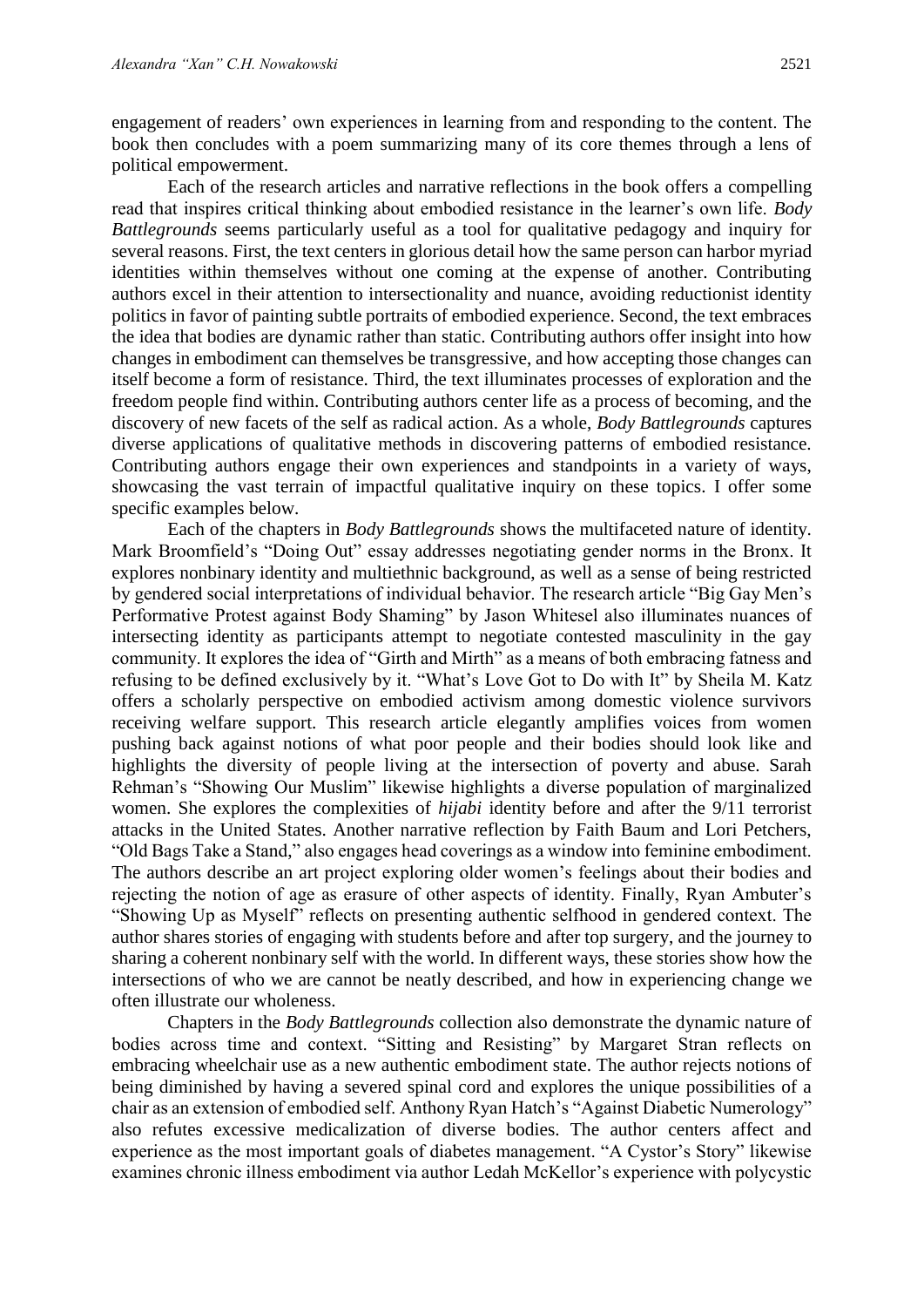ovary syndrome. This piece explores changing concepts of masculinity and femininity, and how chronic illness can influence the interplay of these constructs within the bodies. "Give Us a Twirl" by Trenton M. Haltom addresses similar issues through the example of athletic practice. It explores the experiences of male baton twirlers and how they use body language to affirm masculinity in a stereotypically feminine sport. In "That Gentle Somebody," Taylor Riley amplifies the voices of Black females in same-sex relationships in South Africa. The author describes how authors' understanding of their bodies as sexual beings changes as they move through life. And in "Everybody" by Cat Pausé, the idea that our feelings about our bodies evolve as we move through different social spaces likewise appears prominently. This essay explores target radio programming about fatness as a window into embracing what makes one's body unique and special. Overall, these chapters illustrate dynamic processes of reckoning with how our bodies change, and how we allow ourselves to change in response.

Conscious exploration of the body's ability to evolve and change constitutes another core theme of the *Body Battlegrounds* volume. both within itself and in its relationship to other elements of the social world. Attention to exploration and the freedom of life as a process of becoming, exploration of self as form of embodied resistance. "Making Up with My Body" by Haley Gentile examines cosmetic use as conscious reclamation of the body after sexual abuse. The author celebrates pushing embodiment to different limits and thus recapturing control of things previously stolen. Makeup appears in a different context in the "Caring for the Corpse" research article by Anna Escavoe. This piece explores social and cultural norms of appropriate presentation of dead bodies for viewing and memorial by others. And in "Am I Pretty Enough for You Yet?" author Katherine Phelps takes rejection of cultural norms to deliberate extremes. This research article explores conscious performance of defying beauty norms in online venues. "Body Hair Battlegrounds" by Breanne Fahs explores similar themes in research and pedagogy about personal grooming. The author describes student experimentation with nonnormative body hair practices and critical analysis of social responses to changes in hair maintenance. Finally, "Yelling and Pushing on the Bus" by Stephanie D. Sears and Maxine Leeds Craig explores notions of the unruly body in racial context. This research article describes how Black girls reckon with racial marginalization by testing boundaries on behavior. As a whole, these accounts demonstrate the varying ways in which people achieve mastery of self through exploration of body and its possibilities.

I find it difficult to critique this book as a whole because it aims to center individual experiences and perspectives rather than offer a global view of embodied resistance. This volume is also the second in a series, building on the contributions of the original *Embodied Resistance* (Bobel & Kwan, 2011) reader from the same editors. So, each edited volume should cover different constellations of experiences and biographies in addressing its unique focus areas within the general topic of embodied resistance. However, in that spirit I can offer a couple of brief prescriptions for enrichment in future volumes. *Body Battlegrounds* captures an impressively expansive array of cultural backgrounds and social locations in its contributed works. In many ways, it resembles the world as a whole. Yet I did notice while reading that no indigenous tribal, East Asian, or Pacific Islander voices appeared in either the research articles or narrative reflections. It would add substantial value to the series as a whole for voices from some of these broad communities—and the diasporas associated with them—to feature in future volumes.

Indeed, readers reflecting on where within the collection of research articles and narrative reflection we see elements of ourselves proves deeply valuable for qualitative pedagogy. I would absolutely use this reader to inspire critical self-analysis in a variety of different courses engaging concepts of embodiment. The weaving of shorter narrative reflection pieces together with longer methods intensive ones makes this book an ideal resource for learners at a variety of levels. I would use the narrative reflection pieces even with beginner